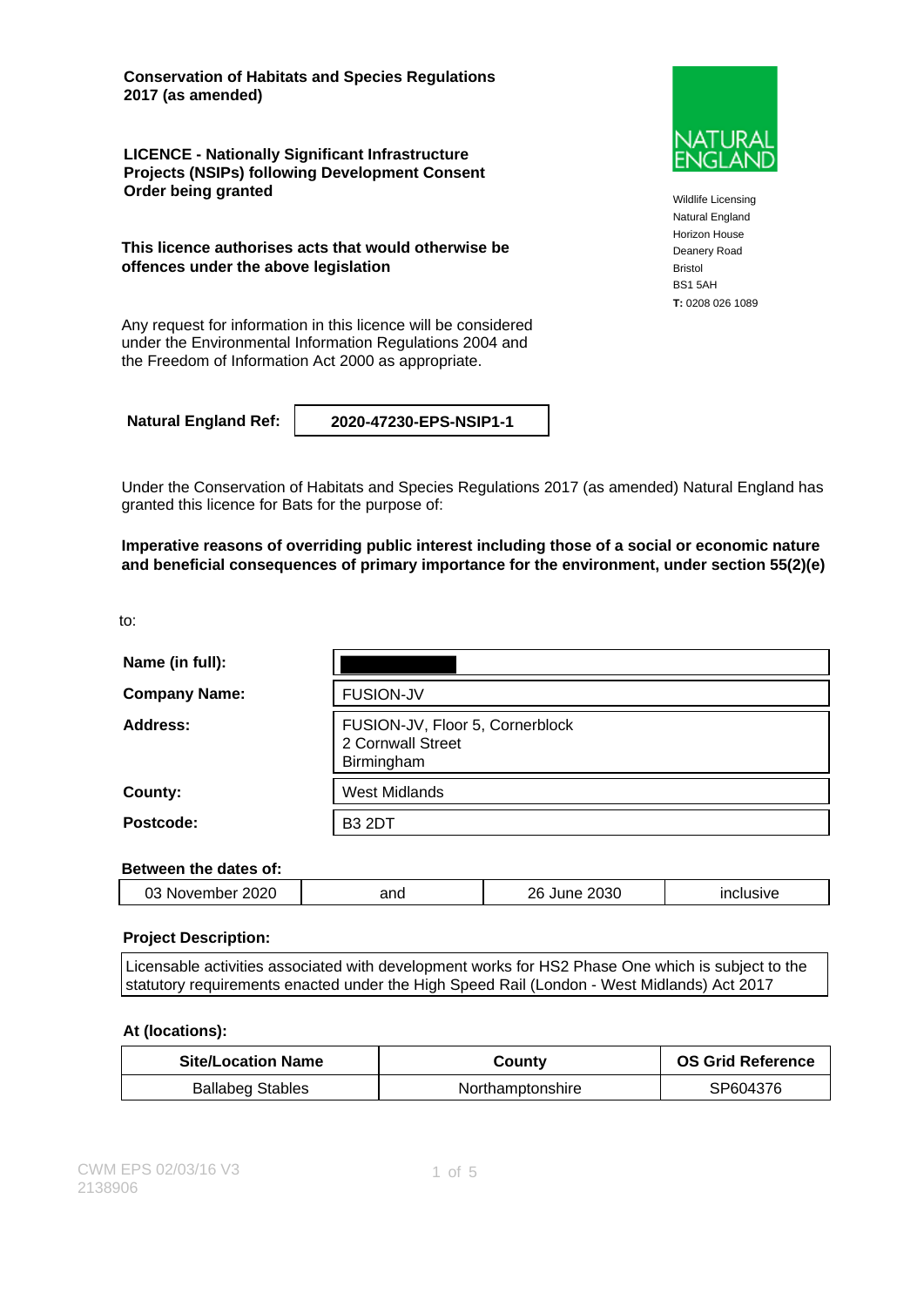### **For the following Species; activities and methods:**

| <b>Species Common Name</b><br>(Taxonomic Name)    | <b>Activity</b>                                                                    | <b>Method</b>                                                                                                                     |
|---------------------------------------------------|------------------------------------------------------------------------------------|-----------------------------------------------------------------------------------------------------------------------------------|
| Brown long-eared<br>(Plecotus auritus)            | Capture; Destroy<br>breeding site; Destroy<br>resting place; Disturb;<br>Transport | By endoscope; By hand; Destructive<br>search by soft demolition; Permanent<br>exclusion; Temporary obstruction of roost<br>access |
| Common pipistrelle<br>(Pipistrellus pipistrellus) | Capture; Destroy resting<br>place; Disturb; Transport                              | By endoscope; By hand; Destructive<br>search by soft demolition; Permanent<br>exclusion; Temporary obstruction of roost<br>access |

### **For the following licensable activities and maximum numbers:**

| <b>Licensable Activity</b> | <b>Permitted Species</b><br><b>Common Name</b> | <b>Maximum Number</b>                   |
|----------------------------|------------------------------------------------|-----------------------------------------|
| Capture                    | Brown long-eared                               | 15                                      |
|                            | Common pipistrelle                             | 12                                      |
| Destroy breeding site      | Brown long-eared                               | See Additional Condition for<br>details |
| Destroy resting place      | Brown long-eared                               | See Additional Condition for<br>details |
|                            | Common pipistrelle                             | See Additional Condition for<br>details |
| Disturb                    | Brown long-eared                               | Not Specified                           |
|                            | Common pipistrelle                             | Not Specified                           |
| Transport                  | Brown long-eared                               | 15                                      |
|                            | Common pipistrelle                             | 12                                      |

# **PLEASE NOTE**

The maximum number(s) stated in the above table refers to the maximum number of individuals of the stated species that can be captured or transported under the terms of this licence and the maximum number/s of resting places or breeding sites that can be damaged or destroyed under this licence (if applicable). Maximum numbers cannot be specified and do not apply to disturbance activities. Where applicable, please also refer to the special conditions outlined in your licence Annex for further details on how this/these maximum number(s) applies/apply to the activities permitted under your licence.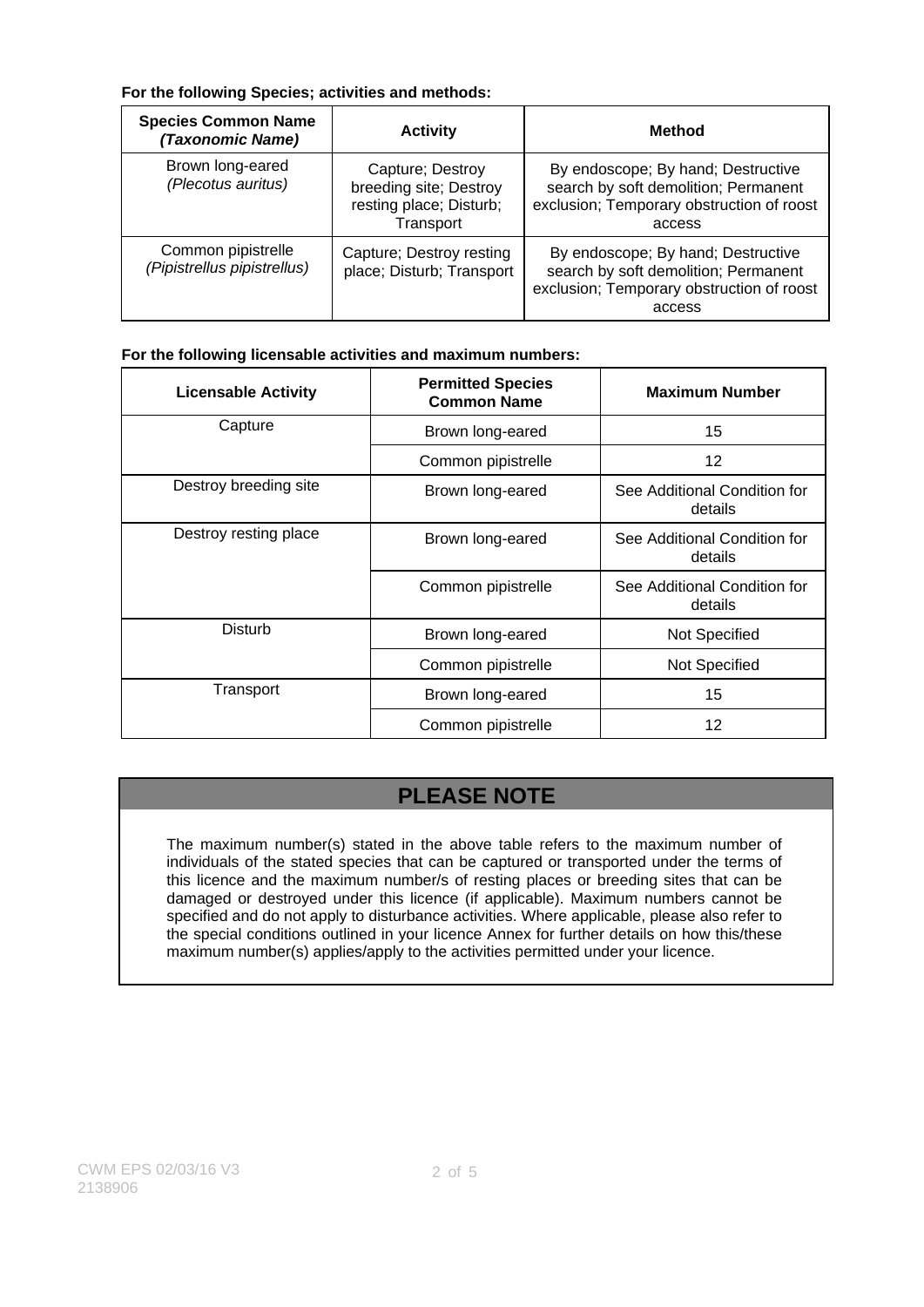**This licence is granted subject to the licensee, including servants and named agents, adhering to the conditions and notes specified below and to the activities agreed in the Method Statement, or Annex and Work Schedule, between the licensee and Natural England. The Method Statement, or Annex, for the mitigation scheme is appended to this licence. The following person is authorised to act on behalf of the licensee:**

| <b>Consultant Name:</b> |                                        |       |                  |
|-------------------------|----------------------------------------|-------|------------------|
|                         |                                        |       |                  |
| <b>County:</b>          |                                        |       |                  |
| Postcode:               |                                        |       |                  |
|                         |                                        |       |                  |
| Signature:              |                                        | Date: | 03 November 2020 |
|                         | (for and on behalf of Natural England) |       |                  |

### **WARNING**

- **This licence authorises acts that would otherwise be offences under the Conservation of Habitats and Species Regulations 2017 (as amended). Any departure from the conditions relating to this licence may be an offence under that legislation;**
- **This licence conveys no authority for actions prohibited by any other legislation;**
- **This licence can be modified or revoked at any time by Natural England, but this will not be done unless there are good reasons for doing so. The licence is likely to be revoked immediately if it is discovered that false information had been provided which resulted in the issue of the licence.**
- **Bodies corporate and their directors/secretaries are liable for offences under the Conservation of Habitats and Species Regulations 2017 (as amended).**

## **LICENCE CONDITIONS**

- 1. The licensee is responsible for ensuring that operations comply with all terms and conditions of the licence.
- 2. While engaged in the activities to which this licence applies the licensee shall make a copy of the licence (including any Annex and Work Schedule if applicable) available for inspection on each site where the activities are taking place and shall produce it on demand to any constable or an officer of Natural England.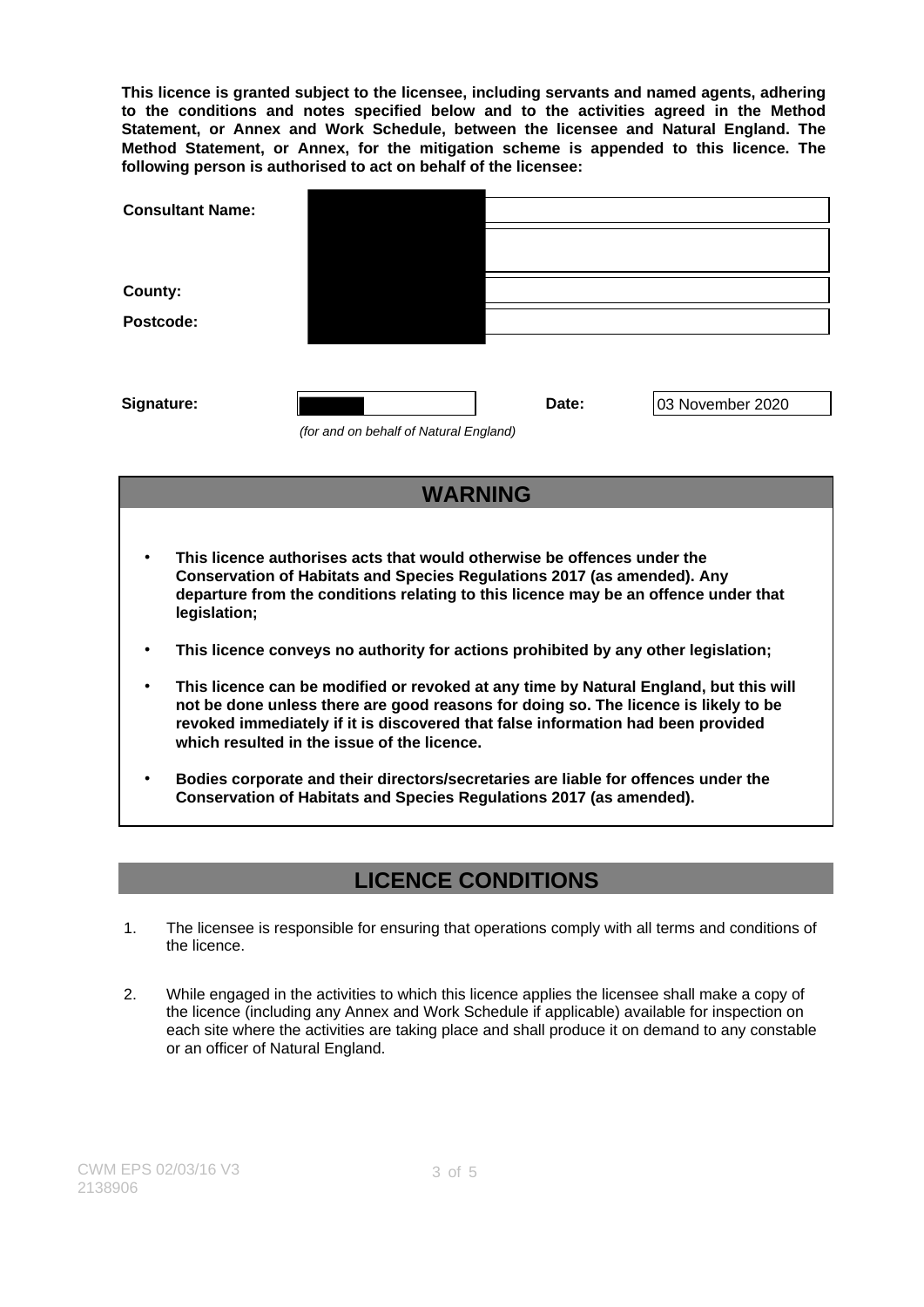## **LICENCE CONDITIONS**

- 3. No agent of the licensee shall carry out any of the activities to which this licence (including any Annex and Work Schedule if applicable) applies unless authorised in writing by the licensee, appointing them the licensee's agent. The agent shall make a copy of the authorisation available for and shall produce it on demand to any constable or officer of Natural England.
- 4. The licensee must submit a written report of actions taken under the licence (including any Annex and Work Schedule if applicable), even if no action is taken, and send it to the Natural England officer at the address shown at the top of the report form, to arrive not later than 14 days (two weeks) after the expiry of the licence. Failure to make reports may result in the licence being revoked and/or the refusal to grant subsequent licences. Please note some licences may have additional reporting requirements specified in an attached Annex.
- 5. It is a condition of the licence (including any Annex and Work Schedule if applicable) that any post development monitoring data (e.g. survey data and habitat assessment) including nil returns are submitted to Natural England to arrive no later than 14 days (two weeks) after the expiry of the licence or as specified in any Annex. Post development survey data (except nil returns) must also be sent to the relevant Local Biological Records centre within this time period.
- 6. A person authorised by the licensee shall provide him/her with such information as is within his/ her knowledge and is necessary for the report, which the licensee is required to make to Natural England.
- 7. The licensee shall permit an officer of Natural England, accompanied by such persons as he/ she considers necessary for the purpose, on production of his/her identification on demand, reasonable access to the site for monitoring purposes and to be present during any operations carried out under the authority of this licence for the purpose of ascertaining whether the conditions of this licence are being, or have been, complied with. The licensee shall give all reasonable assistance to an officer of Natural England and any persons accompanying him/her.
- 8. The licensee, including servants and named agents, must adhere to the activities; the licensable methods; the numbers per species (if relevant) and the timescales agreed between the Licensee and Natural England in the Method Statement or, if applicable, in the Annex and Work Schedule attached to the licence.
- 9. All activities authorised by this licence, and all equipment used in connection herewith shall be carried out, constructed and maintained (as the case may be) so as to avoid cruelty, unnecessary injury or distress to any species covered by this licence.
- 10. Methods used in connection with the execution of this licence must comply with the relevant published mitigation guidelines, unless otherwise agreed with Natural England.
- 11. Good practice and reasonable avoidance measures must be followed at all times.
- 12. All records are to be made available for inspection at any reasonable time by Natural England.
- 13. The licensee and named ecologist are responsible for all activities of the persons they have appointed in connection with this licence.
- 14. It is a condition of this licence that you must have obtained prior consent from all landowners and/or occupiers before commencing any activities that are authorised by this licence.